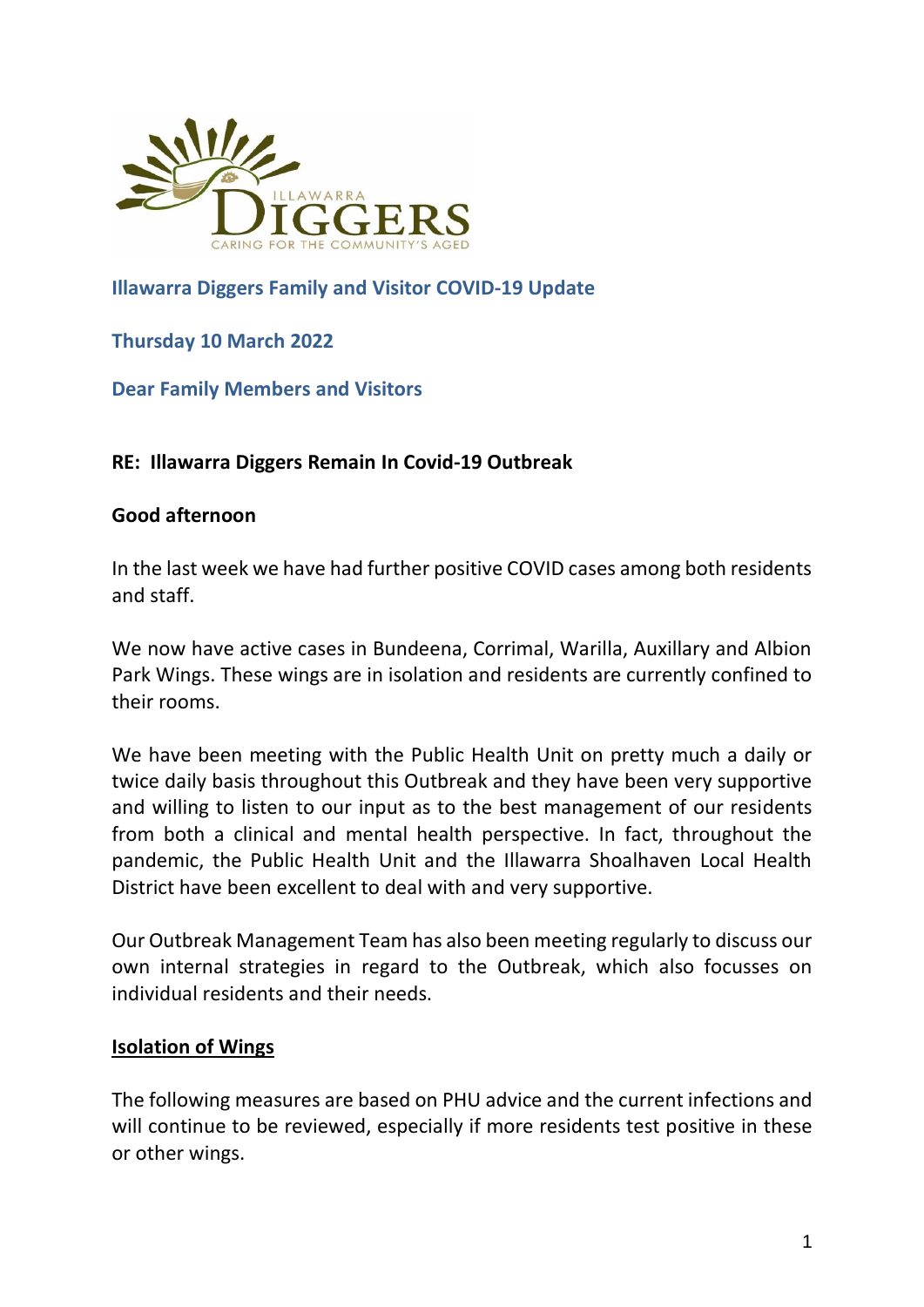- 1. Albion Park
	- a. Non Infected residents expected to be allowed out of their rooms but remain in their wing  $-16/3/22$
	- b. Wing expected to be open; Non infected residents can leave their rooms and the wing – 19/3/22
- 2. Auxillary
	- a. Non Infected residents expected to be allowed out of their rooms but remain in their wing  $-11/3/22$
	- b. Wing expected to be open; Non infected residents can leave their rooms and the wing – 14/3/22
- 3. Bundeena
	- a. Non Infected residents expected to be allowed out of their rooms but remain in their wing – 10/3/22
	- b. Wing expected to be open; Non infected residents can leave their rooms and the wing  $-12/3/22$
- 4. Corrimal
	- a. Non Infected residents expected to be allowed out of their rooms but remain in their wing  $-11/3/22$
	- b. Wing expected to be open; Non infected residents can leave their rooms and the wing – 14/3/22
- 5. Warilla
	- a. Non Infected residents expected to be allowed out of their rooms but remain in their wing – 10/3/22
	- b. Wing expected to be open; Non infected residents can leave their rooms and the wing  $-12/3/22$
- 6. Austinmer and Wollongong Wings are not in isolation and continue to use the Main Dining Room for all meals. One visitor per resident per day are allowed to these wings.
- 7. Caringbah and Woonona Wings are not in isolation, however the residents have been asked to remain in their wings as much as possible and will have morning and afternoon tea in their wings rather than the Main Dining Room. On visitor per resident per day are allowed to these wings.
- 8. Keira Wing is not in isolation.
- 9. All non-isolated wings can use the Recreation Room and move about the home, however this is not actively encouraged and large gatherings and entertainment has been suspended for this week.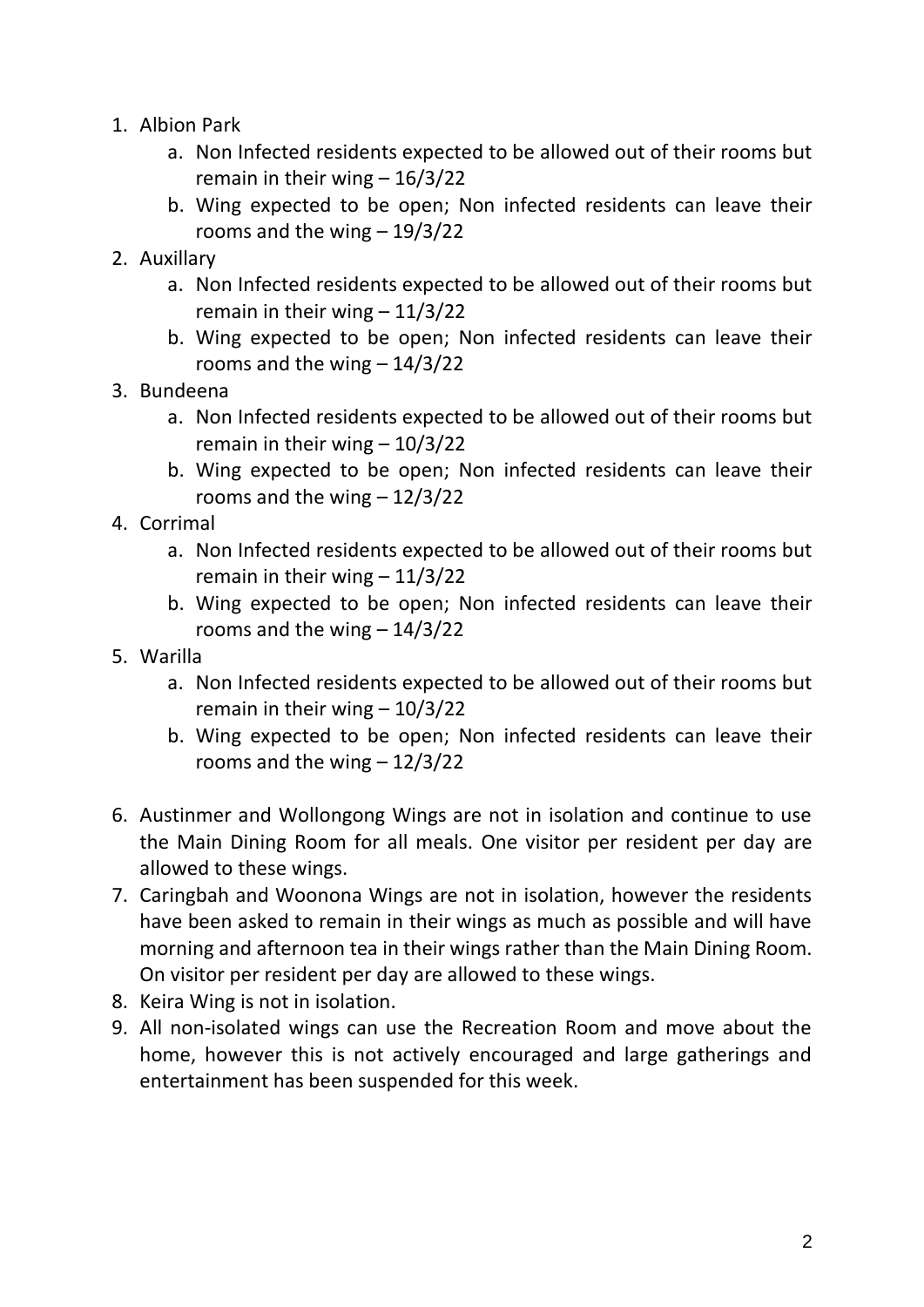# **PCR and/or Rapid Antigen Testing for Residents, Staff and Visitors**

Under advice from the PHU the following testing regime is being implemented at Illawarra Diggers during this Outbreak and will continue until advised by the PHU:

- 1. ALL **Staff** and **Visitors** will be required to have a negative RAT result prior to entry to Illawarra Diggers (ie beyond the reception foyer).
	- a. Visitors have the option to do a RA test offsite just before visiting and to bring the test as evidence of the negative result; **or**
	- b. A RAT will be administered to Visitors upon entry but they will need to wait in the foyer or outside for the 15 minutes that is required for the test to return the result.
	- c. There is no cost to the visitor for this test.
	- d. With the exception as per Point 2, a negative RAT result is a condition of entry.
- 2. Where Visitors have previously had a positive PCR result (ie been COVID positive) more than 7 days prior to entry, and provide evidence of this, they are not required to undertake a RA test for 8 weeks from the date of the positive PCR result as they are deemed by the CDNA Guidelines to be a negligible risk.
- 3. Because of the increased testing of visitors it is essential that visitors book their visits with admin. Visitors who attend without an appointment may need to wait until a staff member is available to administer the test.
- 4. All residents and staff will have a PCR test every three days.
- 5. Consistent with the Industry Code for Visiting in Aged Care, residents can go out for **approved medical appointments only**.
- 6. If residents leave the home for reasons other than directly to and from approved medical appointments then, upon return, they will be required to undertake a Rapid Antigen Test as well as a PCR test and will be required to isolate in their room for the 24-48 hours required for the PCR result to be returned by the lab.

As I stated earlier, this is an evolving situation, unfortunately being experienced in hundreds of aged care homes across the country. I met with all available staff today (care, hospitality and administrative staff) to ensure a consistent understanding of the current status of our residents and our home. We are very fortunate to have a great team of caring and professional people across every department and the health and wellbeing of our residents is our main priority.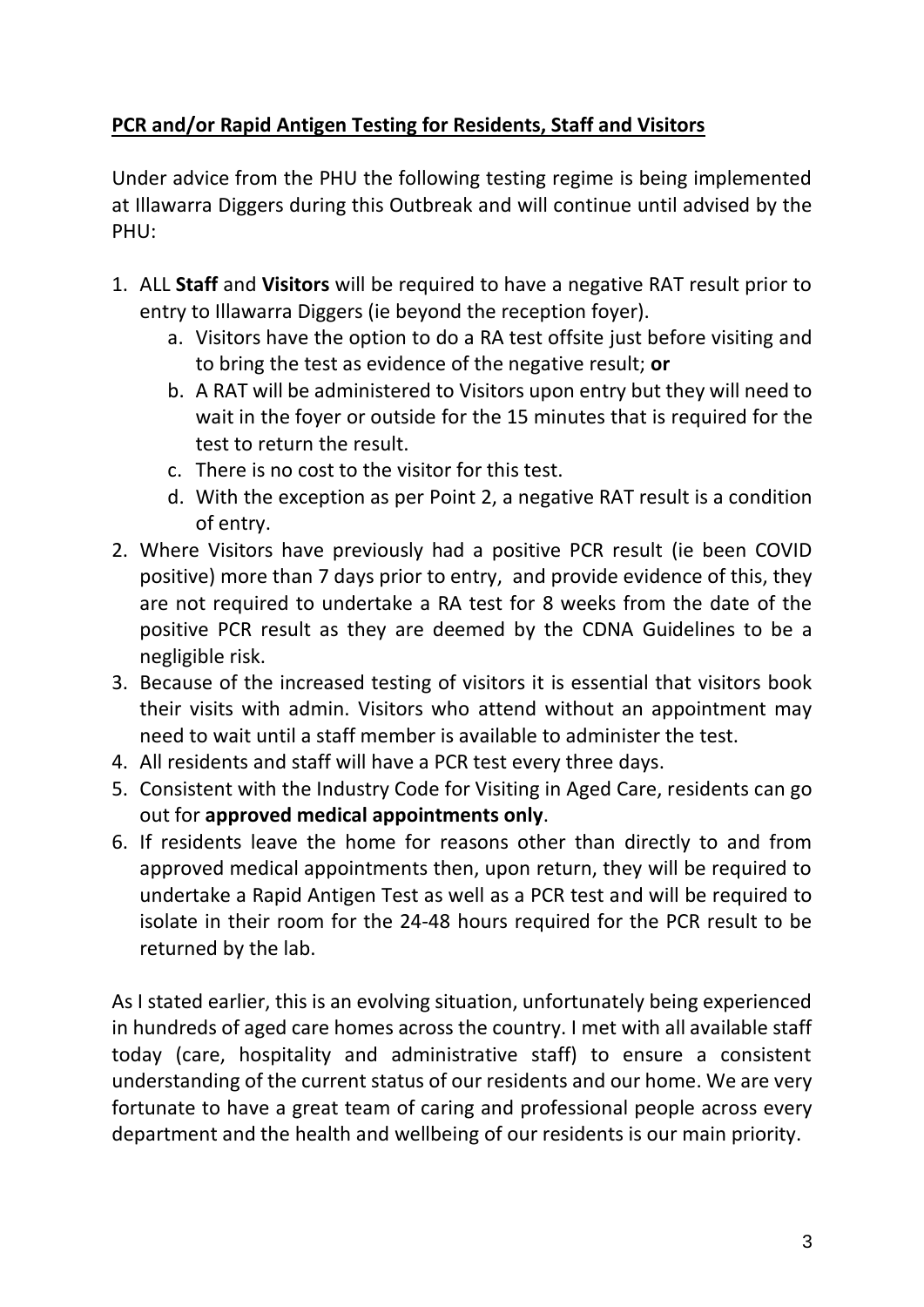If you have any questions at all, please contact the admin office and we will answer your specific concerns or questions.

Since the last memo, NSW have updated their advice for Residential Aged Care which I have included below. This includes the new mandate that all staff are now required to have a third vaccine. More than two-thirds of our staff are triple vaccinated as well as 98% of our residents.

## **Peter Whittall - CEO**

The following advice for Residential Aged Care Facilities is for Non-Outbreak conditions. The additional restriction listed above are in place as Illawarra Diggers is currently in Outbreak.

## **1. Resident and Visitor Restrictions (Updated as per advice of 1 March)**

### **Residents**

- Residents are permitted to leave the facility and attend small family gatherings or for other reasons but must abide by the current [Public Health \(COVID-19 General\)](https://legislation.nsw.gov.au/file/Public%20Health%20%28COVID-19%20Additional%20Restrictions%20for%20Delta%20Outbreak%29%20Order%20%28No%202%29%202021_210927.pdf) Order (No 2) [2021.](https://legislation.nsw.gov.au/file/Public%20Health%20%28COVID-19%20Additional%20Restrictions%20for%20Delta%20Outbreak%29%20Order%20%28No%202%29%202021_210927.pdf)
- Residents who leave the facility to attend a family gathering and return on the same day should, on return, have a RAT on days 2, 4 and 7 after they return. If well, residents do not need to isolate. If they develop any signs or symptoms of COVID-19 they should immediately be isolated and have a RAT or PCR test.
- Residents who do not return the same day should be isolated until they have a negative PCR, (RAT if delays in PCR processing) the day of return with subsequent tests on day 3, 5 and 7 after they return.
- **Residents should get a booster dose as soon as they are eligible for one.**
- Residents should not leave the facility if they have COVID-19 symptoms until they have had a RAT or PCR test and have received a negative result.

### **Visitors**

#### **Residents are permitted to have two fully vaccinated visitors aged 12 years and over, plus two children aged under 12 years per day:**

- Visitors aged 12 years and over must have received a second dose of a COVID vaccination at least 14 days prior to their visit.
- Visitors are strongly encouraged to get a booster vaccine if they are eligible for one, and to have a negative Rapid Antigen Testing (RAT) prior to each visit
- Up to 2 children under 12 years are permitted to visit provided they are accompanied by a fully vaccinated person.
- Babies and toddlers under 3 years of age should not wear a mask as it is a choking hazard.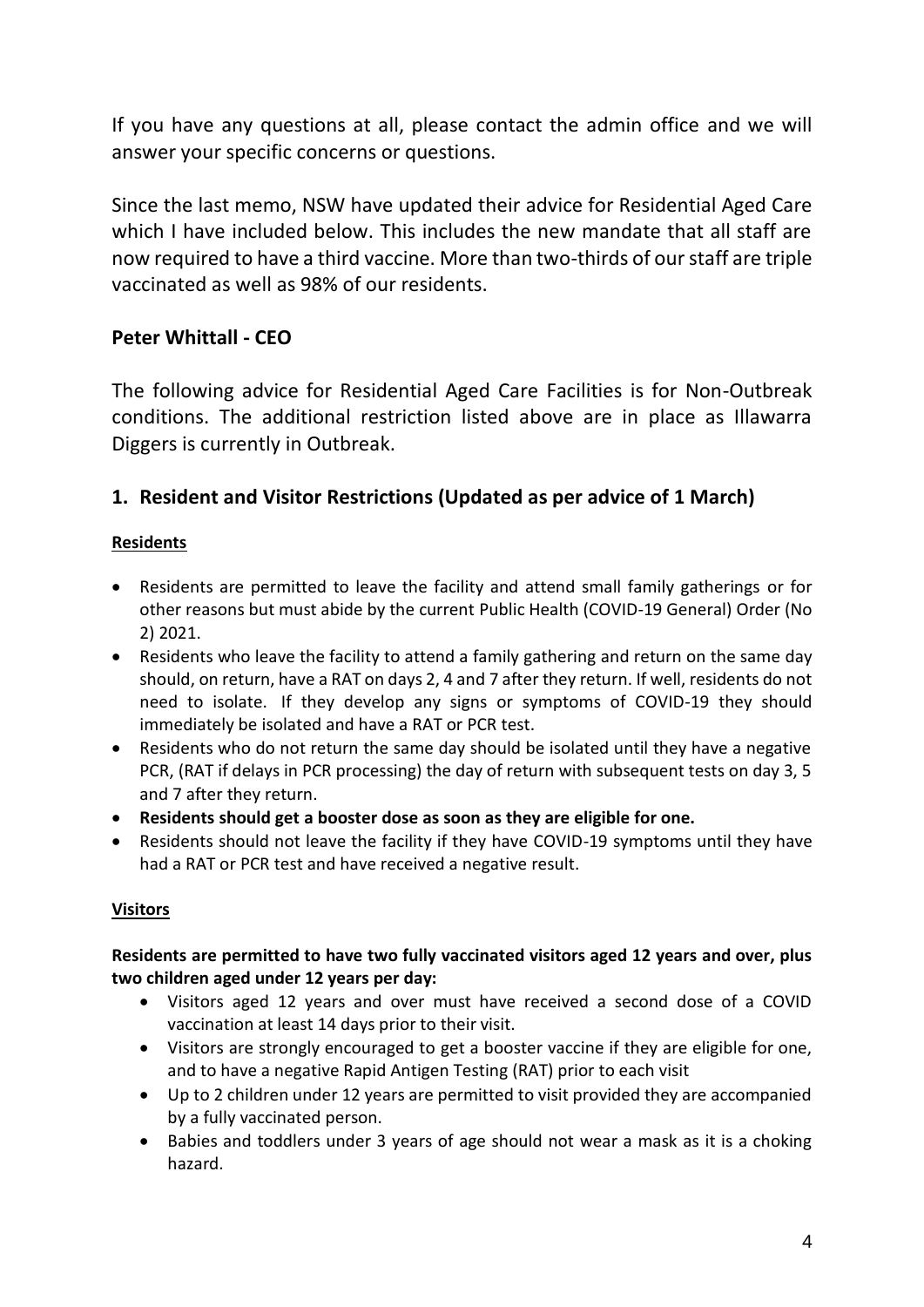- Wherever possible, the visit should be in an outdoor area. Visits should not be in any inside communal areas. All visitors must wear a surgical mask over their nose and mouth while visiting indoors. For reasons when masks can be removed please see Additional Advice – [Mandatory mask wearing.](https://www.health.nsw.gov.au/Infectious/covid-19/Pages/racfs-visits-outings.aspx)
- People who are providing a service to the resident (including a health or other professional service) are not counted as a visitor.
- Existing requirements in the Public Health (COVID-19 Care Services) Order 2021 on visiting residents who are at end of life remain in place.

#### **Palliative and End of Life Care**

- The exemption is subject to the condition that the operator of the facility takes reasonable steps to ensure:
	- o no more than 4 people (including children) visit at any one time
	- $\circ$  all visitors wear a mask while in an indoor area, unless the visitor is interacting with the resident they are visiting
	- $\circ$  there is minimal interaction between the visitors and the staff and other residents
- The visitors in this circumstance do not need to be vaccinated, however appropriate care must be taken if unvaccinated visitors are entering the facility. It is strongly recommended:
	- o the visit is solely inside the resident's room and
	- $\circ$  where possible, the visitors perform a Rapid Antigen Testing (RAT) just before the visit

#### **Visitors must not enter the home if they:**

- have [COVID-19 symptoms](https://www.nsw.gov.au/covid-19/stay-safe/testing/symptoms)
- have been exposed to COVID-19 unless they have completed their [self-isolation and](https://www.health.nsw.gov.au/Infectious/factsheets/Pages/people-exposed-to-covid.aspx)  [testing requirements.](https://www.health.nsw.gov.au/Infectious/factsheets/Pages/people-exposed-to-covid.aspx) People who have had high risk exposures should not enter high risk settings for at least 14 days since their exposure to a COVID-positive person.
- are waiting for a COVID-19 test result.
- have been overseas in the previous 14 days, unless they are:
	- $\circ$  fully vaccinated, it has been at least 7 days after arrival and they have received a negative rapid antigen test 6 days or later after arriving in NSW

Arrangements for approved visits under exceptional circumstances are required to be made in advance. Any approved visitors will still be required to undergo the screening process as before and will need to provide evidence of their vaccinations. Staff will need to sight the COVID certificate which includes the vaccination dates (these are included on the Australian Government COVID-19 Certificate). If possible, visitors are asked to provide a printed copy of the vaccination certificate for the resident's file.

#### **For this reason, visitor entry will still be restricted to between 8.30am and 4pm Monday to Sunday.**

#### **Access To and From Illawarra Diggers**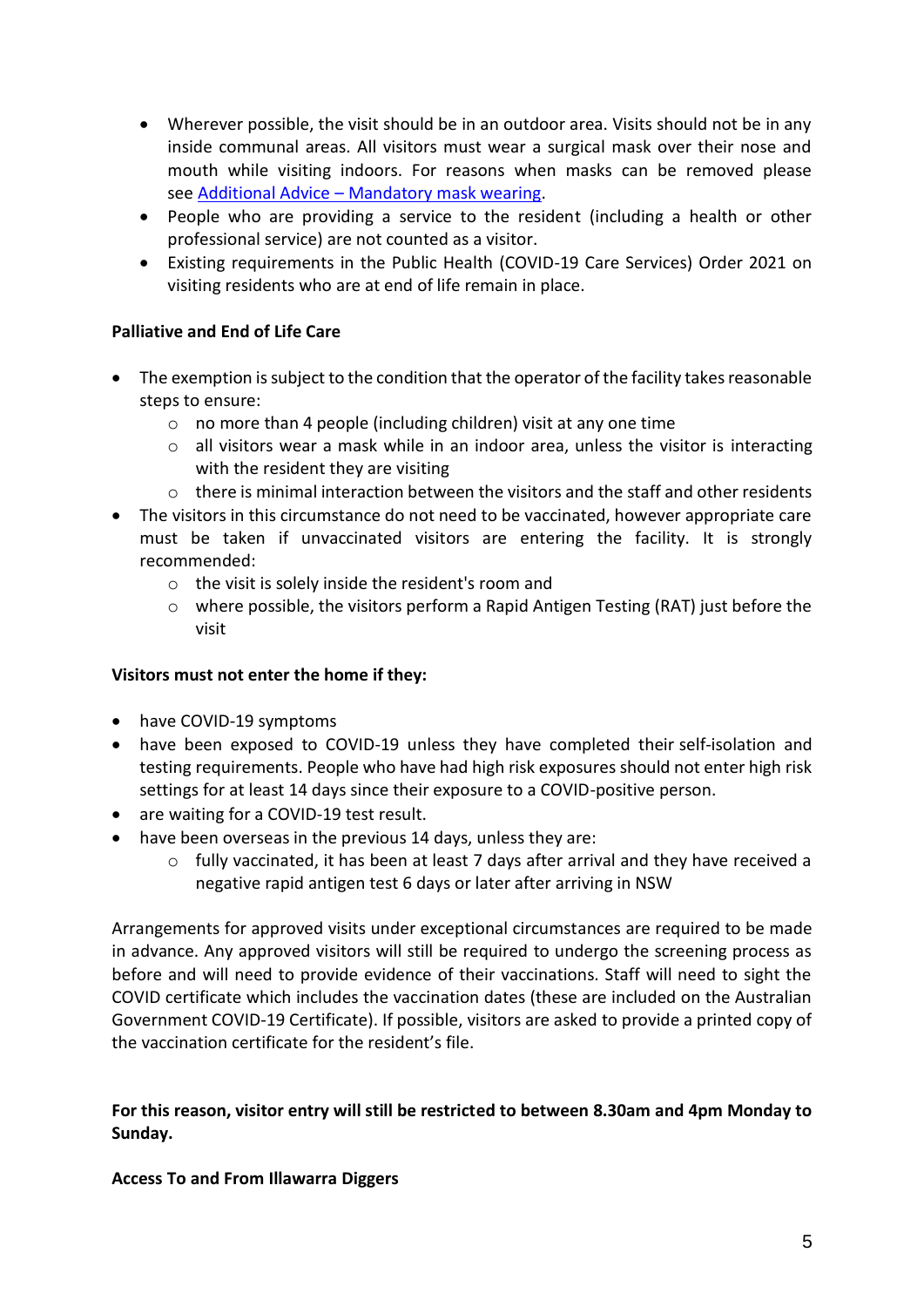Please be reminded that access **To** and **From** our home is strictly via the Main Entrance. This has not changed.

You will also need to continue to use the NSW QR Code and show proof of using code on the NSW COVID App or sign in in the register. Only the main entrance has the provision for screening and signing in and out. This is still a strict requirement imposed on residential aged care homes by NSW Health.

Some family members are exiting the home via the Woonona Door or the bottom car park lift. They have been observed by staff and also on CCTV. This means they are not signing out. Please assist us to maintain control of our home for the sake of our residents and other families. Please do the right thing as these rules are only put in place for the safety of our residents.

#### **2. Rapid Antigen Tests**

Since the initial Outbreak, the government have started providing RAT kits on a routine bais rather than by request. Therefore we continue to have sufficient stock at hand to conduct tests on residents or staff as required.

As in the advice above regarding resident visitors and outings, NSW Health are now advising all visitors to aged care homes and those taking residents out, to strongly consider having a Rapid Antigen Test to ensure the safety of our vulnerable older community and the staff who support them.

We do not like isolating residents on return while they await a PCR test any more than the residents like being isolated. However, this may be a strategy we need to implement on occasion depending on the identified risks and the resident's health.

#### **3. General**

This is an ever changing and complex scenario. It is very confusing and stressful for the general public. But it is also very confusing and stressful for our staff as well. The rules are constantly changing and front desk, lifestyle and care staff are being confronted by sometimes stressed and upset families asking specific questions regarding their family members.

Please have patience and understanding with our staff. Their absolute primary goal is the health and wellbeing of our residents. They are being updated on information but are also being asked to refer issues to either Chloe or myself to ensure a consistent response in line with the latest Health advice.

We will all continue to work collectively for the good of our residents as we have done in the past.